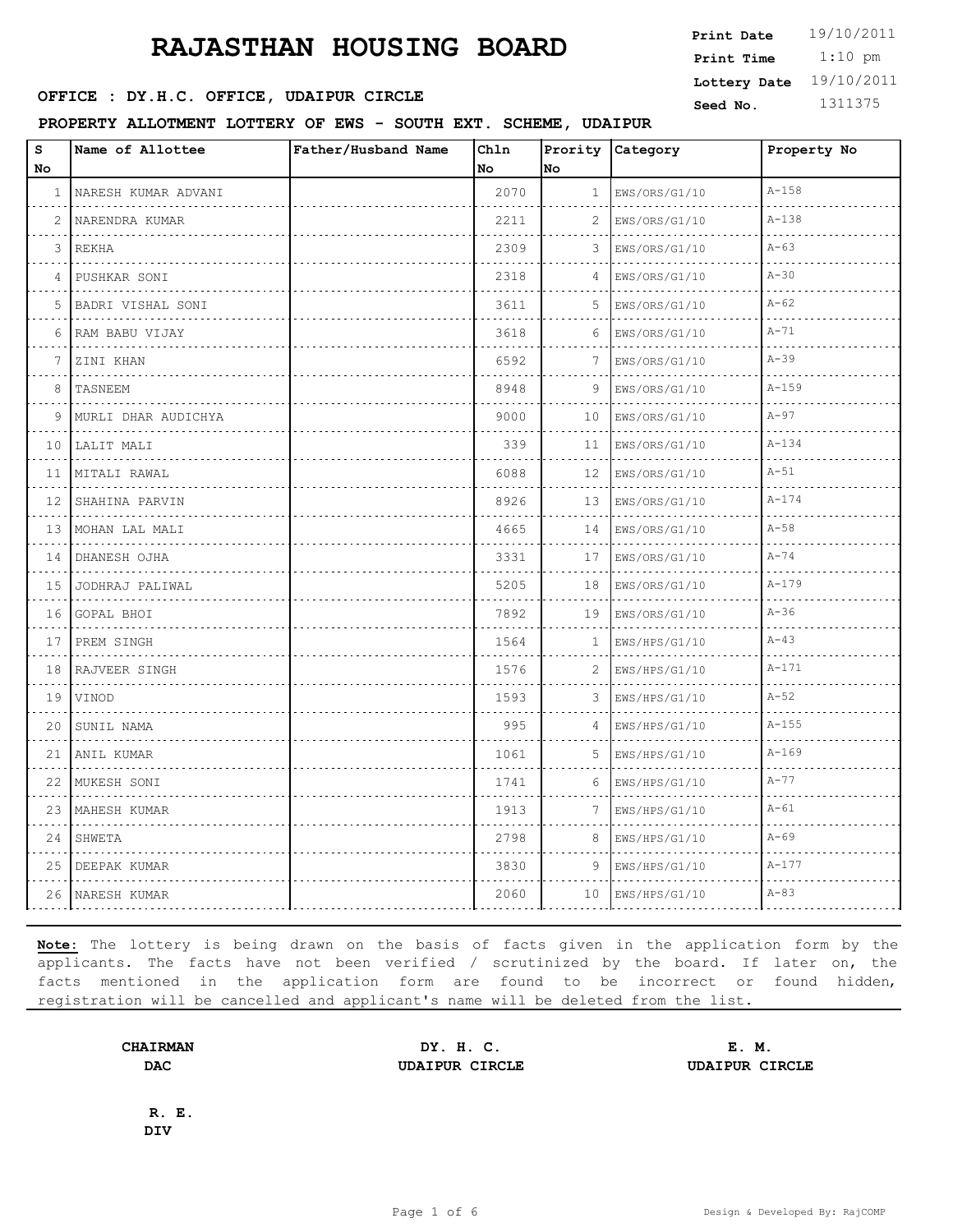**OFFICE : DY.H.C. OFFICE, UDAIPUR CIRCLE** Seed No. 1311375

**PROPERTY ALLOTMENT LOTTERY OF EWS - SOUTH EXT. SCHEME, UDAIPUR**

| $\bf s$ | Name of Allottee       | Father/Husband Name | Chln |              | Prority Category | Property No |
|---------|------------------------|---------------------|------|--------------|------------------|-------------|
| No      |                        |                     | No   | No           |                  |             |
| 27      | BAANA LAL REBARI       |                     | 65   | 11           | EWS/HPS/G1/10    | $A - 175$   |
| 28      | NAWAL SINGH SISODIA    |                     | 165  | 12           | EWS/HPS/G1/10    | $A-47$      |
| 29      | NARPAT SINGH           |                     | 7627 | 13           | EWS/HPS/G1/10    | $A-91$      |
| 30      | RAJBIR SINGH           |                     | 7829 | 14           | EWS/HPS/G1/10    | $A - 87$    |
| 31      | GOPAL                  |                     | 3729 | 15           | EWS/HPS/G1/10    | $A - 184$   |
| 32      | LALITA SAHU            |                     | 1545 | 16           | EWS/HPS/G1/10    | $A - 188$   |
| 33      | SARIKA JOSHI           |                     | 3782 | 17           | EWS/HPS/G1/10    | $A - 65$    |
| 34      | ROHIT NAGDA            |                     | 1372 | 18           | EWS/HPS/G1/10    | $A - 82$    |
| 35      | RAMESH TELI            |                     | 2835 | 19           | EWS/HPS/G1/10    | $A - 38$    |
| 36      | SUMER SINGH JHALA      |                     | 7336 | 20           | EWS/HPS/G1/10    | $A - 130$   |
| 37      | KARAN HARSH            |                     | 3757 | 21           | EWS/HPS/G1/10    | $A - 162$   |
| 38      | NARESH TRIVEDI         |                     | 3585 | 22           | EWS/HPS/G1/10    | $A - 33$    |
| 39      | SHAKTI SINGH RANAWAT   |                     | 4691 | 23           | EWS/HPS/G1/10    | $A - 176$   |
| 40      | KOVID VYAS             |                     | 5218 | $\mathbf{1}$ | EWS/ORS/G1/10    | $A - 92$    |
| 41      | PADAM SUNDARI PANDIA   |                     | 8424 | 2            | EWS/ORS/G1/10    | $A - 136$   |
| 42      | AJAY KUMAR SHARMA<br>. |                     | 1691 | 1            | EWS/HPS/G1/10    | $A - 90$    |
| 43      | MAHESH VIJAY           |                     | 3614 | 2            | EWS/HPS/G1/10    | $A - 54$    |
| 44      | SOHAN LAL GARG<br>.    |                     | 7904 | 3            | EWS/HPS/G1/10    | $A-57$      |
| 45      | DUNGAR SINGH RAO<br>.  |                     | 2328 | 5            | EWS/HPS/G1/10    | $A - 167$   |
| 46      | KHUMAN LAL JOSHI       |                     | 5015 | 6            | EWS/HPS/G1/10    | $A - 144$   |
| 47      | KIRAN KANWAR<br>.      |                     | 2311 | 7            | EWS/HPS/G1/10    | $A - 181$   |
| 48      | HARI OM GUPTA          |                     | 932  | $\mathbf{1}$ | EWS/ORS/G2/10    | $A - 173$   |
| 49      | HITENDRA BENIWAL       |                     | 1096 | $\mathbf{1}$ | EWS/ORS/G2/10    | $A - 78$    |
| 50      | MANNU                  |                     | 1093 | 2            | EWS/ORS/G2/10    | $A-156$     |
| 51      | HEMENDRA SAHU          |                     | 3923 | 2            | EWS/ORS/G2/10    | $A - 34$    |
| 52      | HARISH KUMAR BHOJWANI  |                     | 1908 | 3            | EWS/ORS/G2/10    | $A - 161$   |

**Note:** The lottery is being drawn on the basis of facts given in the application form by the applicants. The facts have not been verified / scrutinized by the board. If later on, the facts mentioned in the application form are found to be incorrect or found hidden, registration will be cancelled and applicant's name will be deleted from the list.

**CHAIRMAN DY. H. C. E. M. DAC UDAIPUR CIRCLE UDAIPUR CIRCLE**

**R. E. DIV**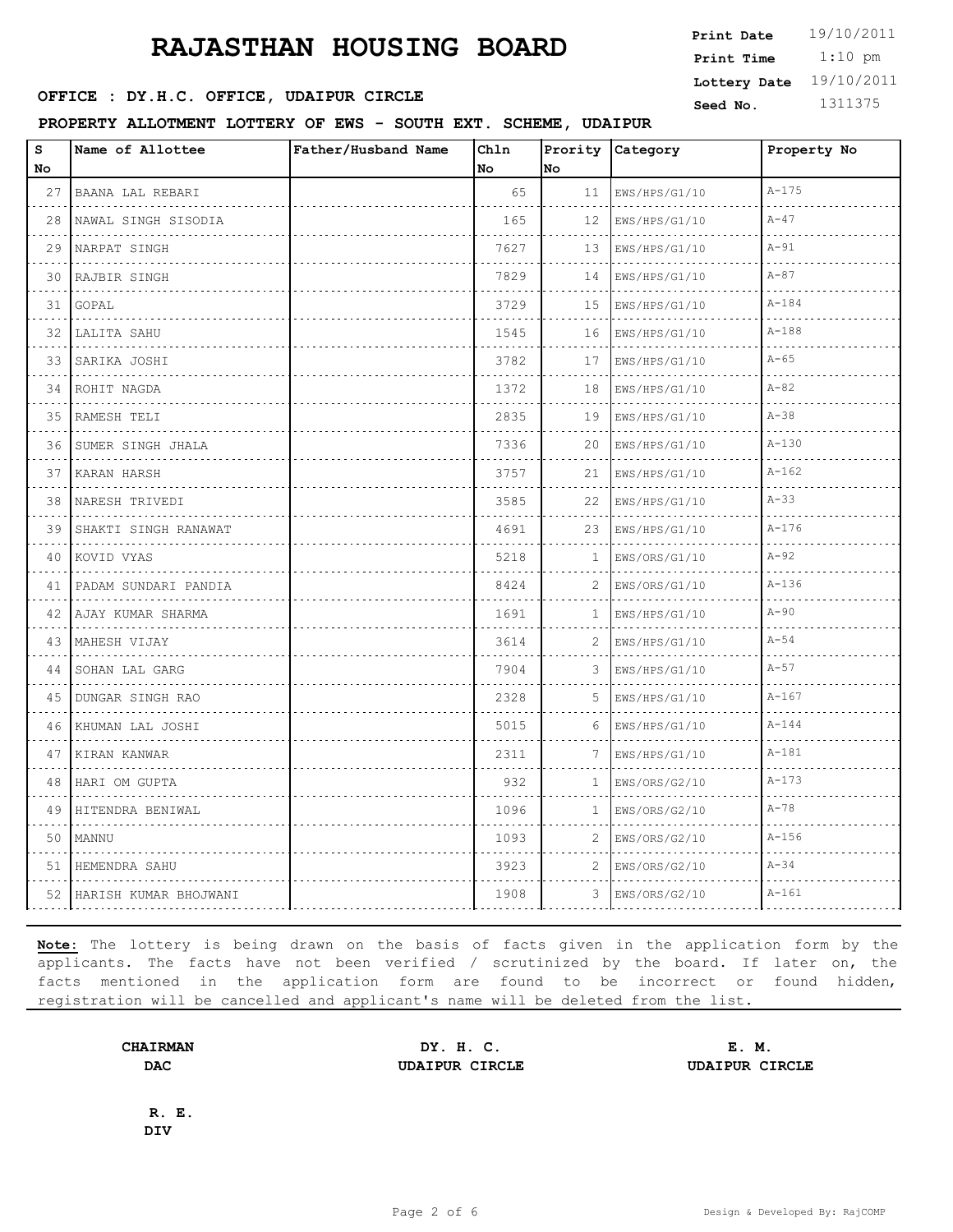**OFFICE : DY.H.C. OFFICE, UDAIPUR CIRCLE** Seed No. 1311375

**PROPERTY ALLOTMENT LOTTERY OF EWS - SOUTH EXT. SCHEME, UDAIPUR**

| $\bf s$   | Name of Allottee         | Father/Husband Name | Ch1n |              | Prority Category   | Property No |
|-----------|--------------------------|---------------------|------|--------------|--------------------|-------------|
| No        |                          |                     | No   | No           |                    |             |
| 53        | BHANI LAL PATEL          |                     | 2602 | 3            | EWS/ORS/G2/10      | $A-56$      |
| 54<br>.   | JYOTI                    |                     | 1915 | 4            | EWS/ORS/G2/10      | $A - 84$    |
| 55        | CHANDA PARIYANI          |                     | 2069 | 5            | EWS/ORS/G2/10      | $A - 163$   |
| 56        | GOPAL                    |                     | 3838 | 6            | EWS/ORS/G2/10      | $A - 164$   |
| 57        | MAINA DEVI               |                     | 7138 | 7            | EWS/ORS/G2/10<br>. | $A - 98$    |
| 58        | GITA DEVI                |                     | 2105 | 8            | EWS/ORS/G2/10      | $A - 67$    |
| 59        | KASHMIRA                 |                     | 1986 | 9            | EWS/ORS/G2/10      | $A-55$      |
| 60<br>.   | <b>BALDEV RAM</b><br>.   |                     | 3741 | 10           | EWS/ORS/G2/10      | $A - 100$   |
| 61        | CHIRAG JAIN              |                     | 1894 | 11           | EWS/ORS/G2/10      | $A - 48$    |
| 62        | PRAVEENA JAIN            |                     | 2131 | 12           | EWS/ORS/G2/10      | $A-76$      |
| 63  <br>. | <b>GEETA CHABDA</b><br>. |                     | 6625 | 13           | EWS/ORS/G2/10      | $A - 146$   |
| 64        | RAJENDRA SINGH CHOUHAN   |                     | 102  | 14           | EWS/ORS/G2/10      | $A - 178$   |
| 65        | MOHAMMED JAVED<br>.      |                     | 497  | 15           | EWS/ORS/G2/10      | $A - 149$   |
| 66        | HIMMAT RAM VYAS          |                     | 3406 | 16           | EWS/ORS/G2/10      | $A - 154$   |
| 67        | BHANU PRATAP SINGH       |                     | 5622 | 17           | EWS/ORS/G2/10      | $A - 49$    |
| 68        | DURGA DEVI DODEJA        |                     | 5292 | 18           | EWS/ORS/G2/10      | $A - 153$   |
| 69        | ASHOK PALIWAL            |                     | 4321 | 19           | EWS/ORS/G2/10      | $A-29$      |
| 70        | PREM KUNWAR              |                     | 3149 | 20           | EWS/ORS/G2/10      | $A - 151$   |
| 71        | DAULAT SINGH BALLA       |                     | 936  | 22           | EWS/ORS/G2/10      | $A - 183$   |
| 72        | MANISHA                  |                     | 3510 | 23           | EWS/ORS/G2/10      | $A - 141$   |
| 73        | KAMLA DEVI TAILOR<br>.   |                     | 2517 | 24           | EWS/ORS/G2/10      | $A-70$      |
| 74        | BHURA LAL                |                     | 3329 | 25           | EWS/ORS/G2/10      | $A - 73$    |
| 75        | PRAKASH JAIN             |                     | 7590 | 26           | EWS/ORS/G2/10      | $A - 41$    |
| 76        | HARISH ARORA             |                     | 3257 | 27           | EWS/ORS/G2/10      | $A - 72$    |
| 77        | KAILASH CHAND SHARMA     |                     | 1187 | $\mathbf{1}$ | EWS/HPS/G2/10      | $A - 64$    |
| 78        | GIRIRAJ SINGH            |                     | 1283 | 1            | EWS/HPS/G2/10      | $A-86$      |

**Note:** The lottery is being drawn on the basis of facts given in the application form by the applicants. The facts have not been verified / scrutinized by the board. If later on, the facts mentioned in the application form are found to be incorrect or found hidden, registration will be cancelled and applicant's name will be deleted from the list.

**CHAIRMAN DY. H. C. E. M. DAC UDAIPUR CIRCLE UDAIPUR CIRCLE**

**R. E. DIV**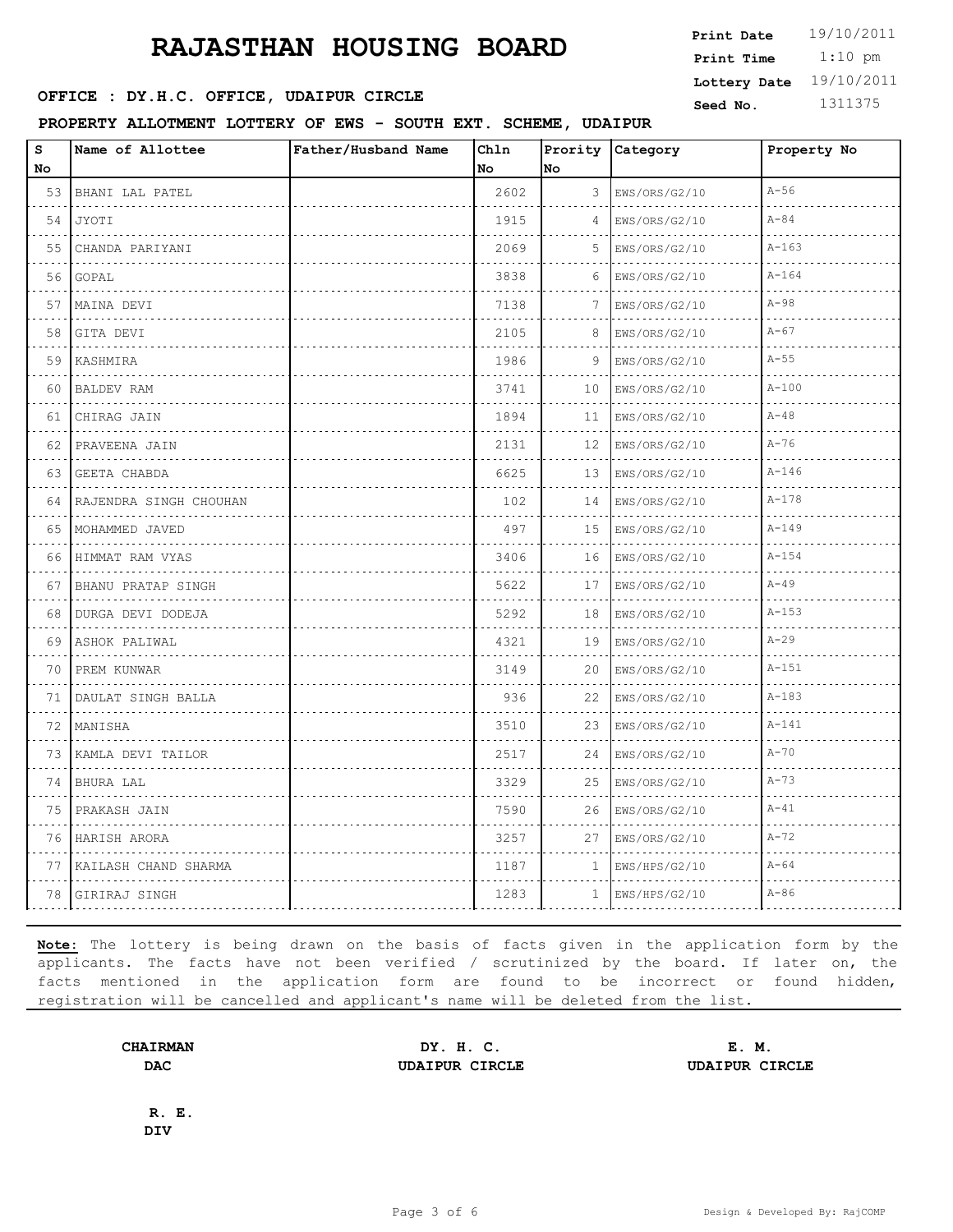**OFFICE : DY.H.C. OFFICE, UDAIPUR CIRCLE** Seed No. 1311375

**PROPERTY ALLOTMENT LOTTERY OF EWS - SOUTH EXT. SCHEME, UDAIPUR**

| $\bf s$                            | Name of Allottee          | Father/Husband Name | Chln |    | Prority Category | Property No |
|------------------------------------|---------------------------|---------------------|------|----|------------------|-------------|
| No                                 |                           |                     | No   | No |                  |             |
| 79                                 | APURVA KALA               |                     | 1190 | 2  | EWS/HPS/G2/10    | $A - 68$    |
| 80                                 | RAJENDRA HINGER           |                     | 6911 | 2  | EWS/HPS/G2/10    | $A - 45$    |
| 81                                 | FAIYYAZ NAGOURI           |                     | 1550 | 3  | EWS/HPS/G2/10    | $A - 89$    |
| 82                                 | DILIP SUTHAR<br>.         |                     | 7725 | 3  | EWS/HPS/G2/10    | $A - 35$    |
| 83                                 | CHANKI SHARMA             |                     | 1580 | 4  | EWS/HPS/G2/10    | $A - 132$   |
| 84                                 | BHAGWAT SINGH RAWAL<br>.  |                     | 5505 | 4  | EWS/HPS/G2/10    | $A-31$      |
| 85                                 | SHIMALA KANWAR<br>.       |                     | 1590 | 5  | EWS/HPS/G2/10    | $A - 37$    |
| 86                                 | HAR KRISHAN KOUR          |                     | 1066 | 6  | EWS/HPS/G2/10    | $A - 172$   |
| 87                                 | ASHA                      |                     | 1599 | 7  | EWS/HPS/G2/10    | $A-27$      |
| 88                                 | SONI RAJANI               |                     | 2066 | 8  | EWS/HPS/G2/10    | $A - 105$   |
| 89                                 | CHANDRKANTA DEVI          |                     | 2325 | 10 | EWS/HPS/G2/10    | $A - 157$   |
| 90                                 | ASHWANI KUMAR             |                     | 3823 | 11 | EWS/HPS/G2/10    | $A - 101$   |
| 91                                 | DINESH CHATURVEDI         |                     | 3835 | 12 | EWS/HPS/G2/10    | $A-40$      |
| 92                                 | MEHABUB HUSSAIN           |                     | 6910 | 13 | EWS/HPS/G2/10    | $A - 170$   |
| 93                                 | SUNITA SINGH              |                     | 2551 | 14 | EWS/HPS/G2/10    | $A-80$      |
| 94                                 | MALE DEVE                 |                     | 2707 | 15 | EWS/HPS/G2/10    | $A - 79$    |
| 95                                 | AVDHESH KUMAR             |                     | 8195 | 16 | EWS/HPS/G2/10    | $A-96$      |
| 96                                 | SURESH SHARMA             |                     | 598  | 17 | EWS/HPS/G2/10    | $A - 42$    |
| 97                                 | GOPAL LAL SUTHAR          |                     | 9059 | 18 | EWS/HPS/G2/10    | $A - 131$   |
| 98                                 | UMESH KUMAR SEN           |                     | 3881 | 19 | EWS/HPS/G2/10    | $A - 150$   |
| 99                                 | RAJESH JOSHI              |                     | 2889 | 20 | EWS/HPS/G2/10    | $A-44$      |
| 100                                | NAHAR SINGH OAD           |                     | 2216 | 21 | EWS/HPS/G2/10    | $A - 102$   |
| 101<br>$\sim 100$ km s $^{-1}$     | RAM NATH BAMANIA          |                     | 1375 | 22 | EWS/HPS/G2/10    | $A - 75$    |
| 102                                | SANJAY CHOUBISA           |                     | 4670 | 23 | EWS/HPS/G2/10    | $A - 187$   |
| $\sim$ $\sim$ $\sim$ $\sim$<br>103 | SANGEETA GEHLOT           |                     | 8809 | 24 | EWS/HPS/G2/10    | $A - 103$   |
| 104                                | SHIV PYARE SINGH KUSHWAHA |                     | 5365 | 25 | EWS/HPS/G2/10    | $A-26$      |

**Note:** The lottery is being drawn on the basis of facts given in the application form by the applicants. The facts have not been verified / scrutinized by the board. If later on, the facts mentioned in the application form are found to be incorrect or found hidden, registration will be cancelled and applicant's name will be deleted from the list.

**CHAIRMAN DY. H. C. E. M. DAC UDAIPUR CIRCLE UDAIPUR CIRCLE**

**R. E. DIV**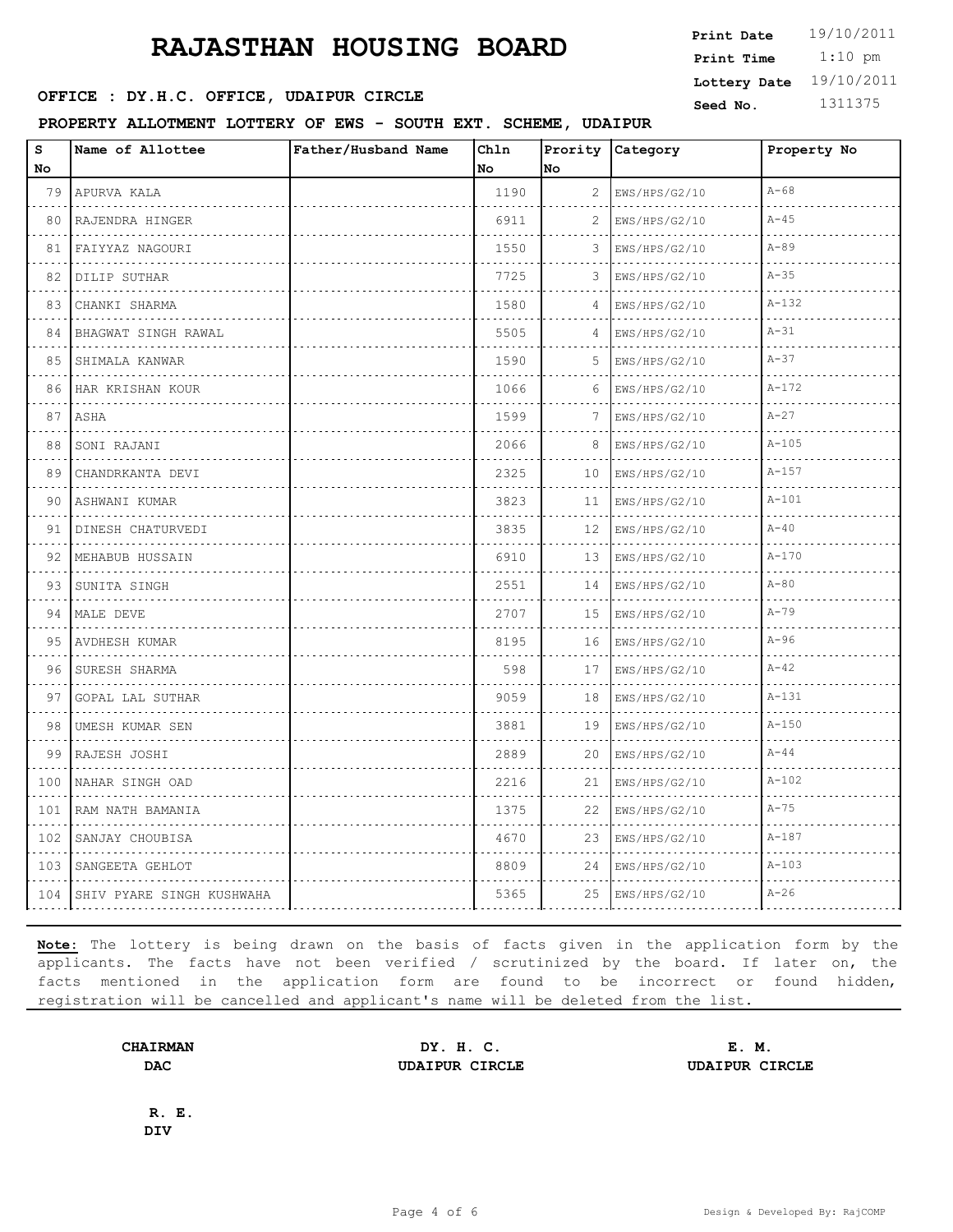**OFFICE : DY.H.C. OFFICE, UDAIPUR CIRCLE** Seed No. 1311375

**PROPERTY ALLOTMENT LOTTERY OF EWS - SOUTH EXT. SCHEME, UDAIPUR**

| S                                                                                                                                                                    | Name of Allottee        | Father/Husband Name | Chln |              | Prority Category   | Property No |
|----------------------------------------------------------------------------------------------------------------------------------------------------------------------|-------------------------|---------------------|------|--------------|--------------------|-------------|
| No                                                                                                                                                                   |                         |                     | No   | No           |                    |             |
| 105                                                                                                                                                                  | RAM KISHAN MEGAWAL<br>. |                     | 2818 | $\mathbf{1}$ | EWS/ORS/G4/10      | $A-94$      |
| 106                                                                                                                                                                  | SOHAN LAL SALVI         |                     | 486  | 2            | EWS/ORS/G4/10      | $A-99$      |
| 107<br>$\cdots$                                                                                                                                                      | CHITRANJAN SINORA       |                     | 106  | 3            | EWS/ORS/G4/10      | $A - 81$    |
| 108                                                                                                                                                                  | SOURABH KHORWAL<br>.    |                     | 2809 | 4            | EWS/ORS/G4/10      | $A - 137$   |
| 109                                                                                                                                                                  | BASANT LAL VERMA        |                     | 3609 | 5            | EWS/ORS/G4/10      | $A - 145$   |
| 110<br>$\sim$ $\sim$ $\sim$                                                                                                                                          | CHHITAR LAL<br>.        |                     | 2805 | 1            | EWS/HPS/G4/10      | $A - 88$    |
| 111<br>$\mathcal{L}^{\mathcal{A}}\left( \mathcal{L}^{\mathcal{A}}\right) \mathcal{L}^{\mathcal{A}}\left( \mathcal{L}^{\mathcal{A}}\right) \mathcal{L}^{\mathcal{A}}$ | KHEMRAJ SALVI<br>.      |                     | 4735 | 2            | EWS/HPS/G4/10<br>. | $A-50$      |
| 112                                                                                                                                                                  | LALUJI KHATIK           |                     | 675  | 3            | EWS/HPS/G4/10      | $A-46$      |
| 113                                                                                                                                                                  | GIRDHARI LAL            |                     | 3013 | 4            | EWS/HPS/G4/10      | $A-93$      |
| 114                                                                                                                                                                  | ANITA SALVI             |                     | 6384 | 5.           | EWS/HPS/G4/10      | $A - 85$    |
| $\sim$ $\sim$ $\sim$ $\sim$<br>115                                                                                                                                   | .<br>PUSHKAR LAL        |                     | 1470 | 6            | EWS/HPS/G4/10      | $A-95$      |
| 116                                                                                                                                                                  | RAM PRATAP MEENA        |                     | 2811 | 1            | EWS/ORS/G5/10      | $A - 32$    |
| 117                                                                                                                                                                  | ARVIND KUMAR DAMOR<br>. |                     | 634  | 2            | EWS/ORS/G5/10      | $A - 140$   |
| 118                                                                                                                                                                  | MUKESH KUMAR BHANAT     |                     | 2572 | 3            | EWS/ORS/G5/10      | $A - 133$   |
| 119                                                                                                                                                                  | BATTI LAL MEENA<br>.    |                     | 9203 | 4            | EWS/ORS/G5/10<br>. | $A - 135$   |
| 120                                                                                                                                                                  | RAKESH MEENA<br>.       |                     | 3608 | 1            | EWS/HPS/G5/10      | $A - 60$    |
| 121                                                                                                                                                                  | PANKAJ MEENA            |                     | 4086 | 2.           | EWS/HPS/G5/10      | $A - 182$   |
| 122                                                                                                                                                                  | ROSHAN LAL MEENA<br>.   |                     | 8400 | 3            | EWS/HPS/G5/10      | $A-53$      |
| 123                                                                                                                                                                  | RANCHOOD LAL MEENA      |                     | 8814 | 4            | EWS/HPS/G5/10      | $A - 152$   |
| 124                                                                                                                                                                  | .<br>CHANDU LAL MEENA   |                     | 2922 | 5            | EWS/HPS/G5/10      | $A - 160$   |
| 125                                                                                                                                                                  | SATAYENDRA KUMAR SHARMA |                     | 2792 | $\mathbf{1}$ | EWS/HPS/G6/10      | $A-59$      |
| 126                                                                                                                                                                  | .<br>SARDAR SINDHI      |                     | 7221 | 2            | EWS/HPS/G6/10      | $A - 147$   |
| 127                                                                                                                                                                  | .<br>MAHENDRA KAPRI     |                     | 1790 | $\mathbf{1}$ | EWS/ORS/G8/10      | $A - 148$   |
| 128                                                                                                                                                                  | CHITAR SINGH            |                     | 499  | 1            | EWS/HPS/G8/10      | $A-66$      |
| 129                                                                                                                                                                  | DUNGAR SINGH            |                     | 1924 | 2            | EWS/HPS/G8/10      | $A - 142$   |
| 130                                                                                                                                                                  | JYOTI VASITA            |                     | 2003 | $\mathbf{1}$ | EWS/HPS/G9/10      | $A - 139$   |

**Note:** The lottery is being drawn on the basis of facts given in the application form by the applicants. The facts have not been verified / scrutinized by the board. If later on, the facts mentioned in the application form are found to be incorrect or found hidden, registration will be cancelled and applicant's name will be deleted from the list.

**CHAIRMAN DY. H. C. E. M. DAC UDAIPUR CIRCLE UDAIPUR CIRCLE**

**R. E. DIV**